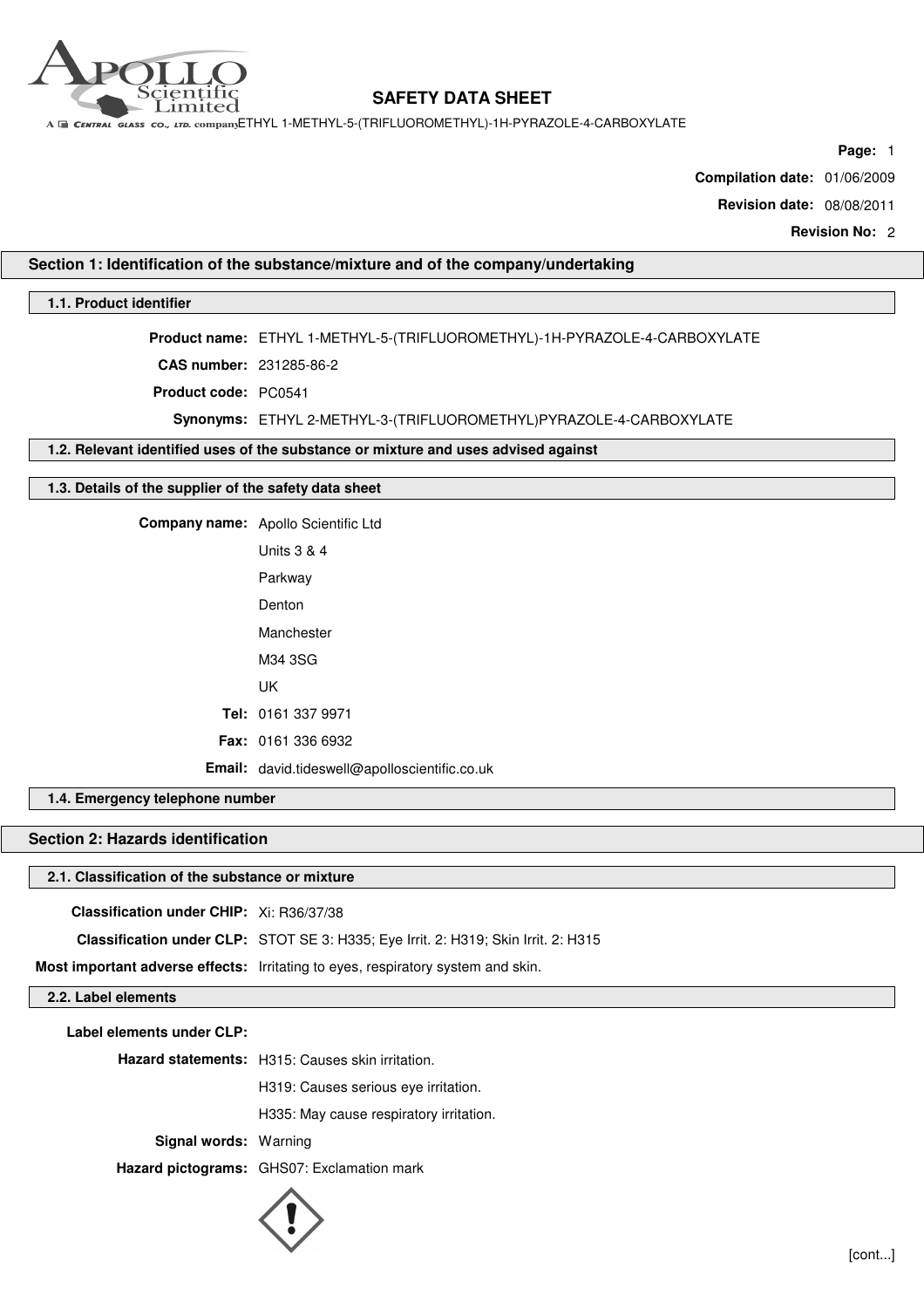#### ETHYL 1-METHYL-5-(TRIFLUOROMETHYL)-1H-PYRAZOLE-4-CARBOXYLATE

**Precautionary statements:** P261: Avoid breathing dust.

P271: Use only outdoors or in a well-ventilated area.

P280: Wear protective gloves/protective clothing/eye protection/face protection.

**Label elements under CHIP:**

**Hazard symbols:** Irritant.



**Risk phrases:** R36/37/38: Irritating to eyes, respiratory system and skin.

**Safety phrases:** S26: In case of contact with eyes, rinse immediately with plenty of water and seek medical advice.

S36/37/39: Wear suitable protective clothing, gloves and eye / face protection.

## **2.3. Other hazards**

**PBT:** This substance is not identified as a PBT substance.

### **Section 3: Composition/information on ingredients**

## **3.1. Substances**

**Chemical identity:** ETHYL 1-METHYL-5-(TRIFLUOROMETHYL)-1H-PYRAZOLE-4-CARBOXYLATE

#### **Section 4: First aid measures**

#### **4.1. Description of first aid measures**

**Skin contact:** Remove all contaminated clothes and footwear immediately unless stuck to skin. Wash

immediately with plenty of soap and water.

**Eye contact:** Bathe the eye with running water for 15 minutes. Consult a doctor.

**Ingestion:** Wash out mouth with water. Consult a doctor.

**Inhalation:** Remove casualty from exposure ensuring one's own safety whilst doing so. Consult a doctor.

#### **4.2. Most important symptoms and effects, both acute and delayed**

**Skin contact:** There may be irritation and redness at the site of contact.

**Eye contact:** There may be irritation and redness. The eyes may water profusely.

**Ingestion:** There may be soreness and redness of the mouth and throat.

**Inhalation:** There may be irritation of the throat with a feeling of tightness in the chest. Exposure may

cause coughing or wheezing.

## **4.3. Indication of any immediate medical attention and special treatment needed**

## **Section 5: Fire-fighting measures**

## **5.1. Extinguishing media**

**Extinguishing media:** Carbon dioxide, dry chemical powder, foam. Suitable extinguishing media for the surrounding fire should be used.

**Page:** 2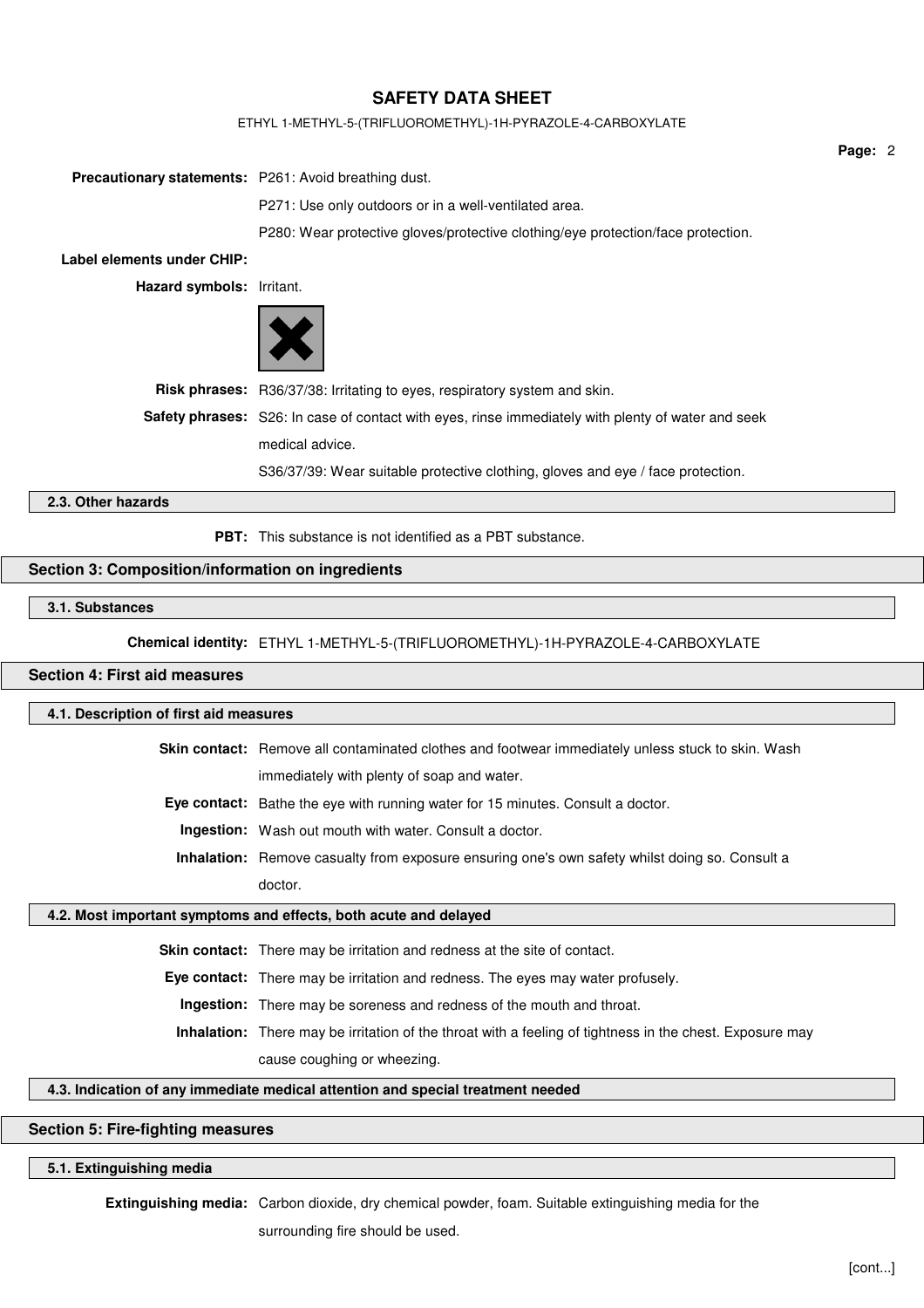#### ETHYL 1-METHYL-5-(TRIFLUOROMETHYL)-1H-PYRAZOLE-4-CARBOXYLATE

#### **5.2. Special hazards arising from the substance or mixture**

**Exposure hazards:** In combustion emits toxic fumes. Carbon oxides. Nitrogen oxides (NOx).

### **5.3. Advice for fire-fighters**

**Advice for fire-fighters:** Wear self-contained breathing apparatus. Wear protective clothing to prevent contact

with skin and eyes.

#### **Section 6: Accidental release measures**

#### **6.1. Personal precautions, protective equipment and emergency procedures**

**Personal precautions:** Refer to section 8 of SDS for personal protection details. If outside do not approach from downwind. If outside keep bystanders upwind and away from danger point. Mark out the contaminated area with signs and prevent access to unauthorised personnel. Do not create dust.

#### **6.2. Environmental precautions**

**Environmental precautions:** Do not discharge into drains or rivers.

#### **6.3. Methods and material for containment and cleaning up**

**Clean-up procedures:** Transfer to a closable, labelled salvage container for disposal by an appropriate

method.

#### **6.4. Reference to other sections**

## **Section 7: Handling and storage**

#### **7.1. Precautions for safe handling**

**Handling requirements:** Avoid direct contact with the substance. Ensure there is sufficient ventilation of the area.

Do not handle in a confined space. Avoid the formation or spread of dust in the air. Only

use in fume hood.

#### **7.2. Conditions for safe storage, including any incompatibilities**

**Storage conditions:** Store in cool, well ventilated area. Keep container tightly closed.

**Suitable packaging:** Must only be kept in original packaging.

#### **7.3. Specific end use(s)**

**Specific end use(s):** No data available.

## **Section 8: Exposure controls/personal protection**

#### **8.1. Control parameters**

**Workplace exposure limits:** Not applicable.

## **8.2. Exposure controls**

**Engineering measures:** Ensure there is sufficient ventilation of the area.

**Respiratory protection:** Self-contained breathing apparatus must be available in case of emergency. Respiratory

protective device with particle filter.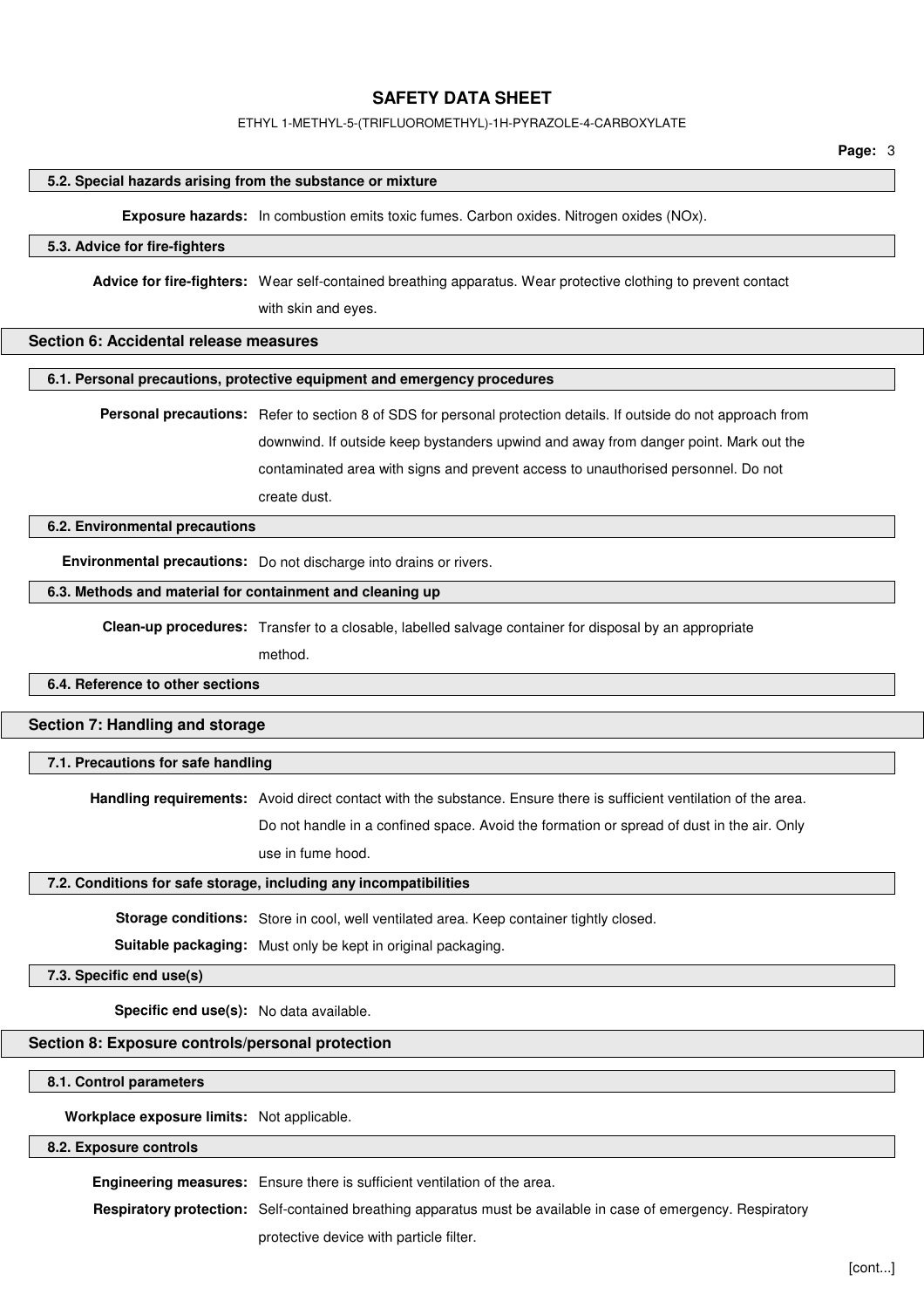#### ETHYL 1-METHYL-5-(TRIFLUOROMETHYL)-1H-PYRAZOLE-4-CARBOXYLATE

**Hand protection:** Protective gloves.

**Eye protection:** Safety glasses. Ensure eye bath is to hand.

**Skin protection:** Protective clothing.

## **Section 9: Physical and chemical properties**

#### **9.1. Information on basic physical and chemical properties**

**State:** Solid

**Oxidising:** Non-oxidising (by EC criteria)

**Melting point/range°C:** 58-61

**9.2. Other information**

**Other information:** Not applicable.

## **Section 10: Stability and reactivity**

**10.1. Reactivity**

**Reactivity:** Stable under recommended transport or storage conditions.

**10.2. Chemical stability**

**Chemical stability:** Stable under normal conditions.

#### **10.3. Possibility of hazardous reactions**

**Hazardous reactions:** Hazardous reactions will not occur under normal transport or storage conditions.

**10.4. Conditions to avoid**

**Conditions to avoid:** Heat.

**10.5. Incompatible materials**

**Materials to avoid:** Strong oxidising agents. Strong acids.

## **10.6. Hazardous decomposition products**

**Haz. decomp. products:** In combustion emits toxic fumes of carbon dioxide / carbon monoxide. Nitrogen oxides

(NOx).

## **Section 11: Toxicological information**

**11.1. Information on toxicological effects**

## **Relevant hazards for substance:**

| Hazard                        | Route      | Basis              |
|-------------------------------|------------|--------------------|
| Skin corrosion/irritation     | <b>DRM</b> | Based on test data |
| Serious eye damage/irritation | OPT        | Based on test data |
| STOT-single exposure          | INH        | Based on test data |

**Symptoms / routes of exposure**

**Page:** 4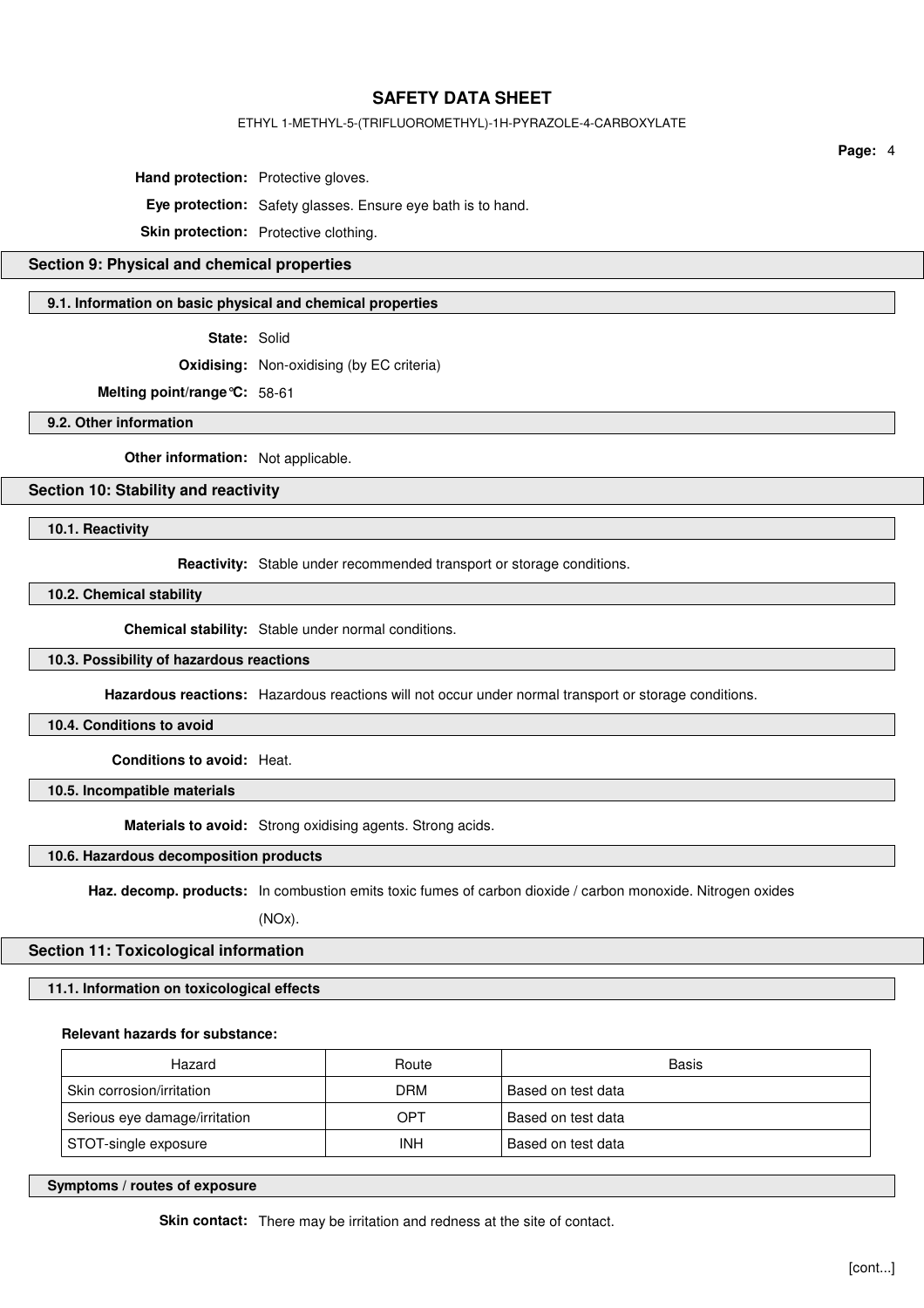#### ETHYL 1-METHYL-5-(TRIFLUOROMETHYL)-1H-PYRAZOLE-4-CARBOXYLATE

**Eye contact:** There may be irritation and redness. The eyes may water profusely.

**Ingestion:** There may be soreness and redness of the mouth and throat.

**Inhalation:** There may be irritation of the throat with a feeling of tightness in the chest. Exposure may cause coughing or wheezing.

#### **Section 12: Ecological information**

**12.1. Toxicity**

**Ecotoxicity values:** Not applicable.

#### **12.2. Persistence and degradability**

**Persistence and degradability:** No data available.

**12.3. Bioaccumulative potential**

**Bioaccumulative potential:** No data available.

**12.4. Mobility in soil**

**Mobility:** No data available.

## **12.5. Results of PBT and vPvB assessment**

**PBT identification:** This substance is not identified as a PBT substance.

**12.6. Other adverse effects**

**Other adverse effects:** No data available.

**Section 13: Disposal considerations**

## **13.1. Waste treatment methods**

**Disposal operations:** MATERIAL SHOULD BE DISPOSED OF IN ACCORDANCE WITH LOCAL, STATE AND FEDERAL REGULATIONS

**Disposal of packaging:** Dispose of as special waste in compliance with local and national regulations Observe all federal, state and local environmental regulations.

> **NB:** The user's attention is drawn to the possible existence of regional or national regulations regarding disposal.

#### **Section 14: Transport information**

**Transport class:** This product does not require a classification for transport.

## **Section 15: Regulatory information**

**15.1. Safety, health and environmental regulations/legislation specific for the substance or mixture**

### **15.2. Chemical Safety Assessment**

**Chemical safety assessment:** A chemical safety assessment has not been carried out for the substance or the mixture by the supplier.